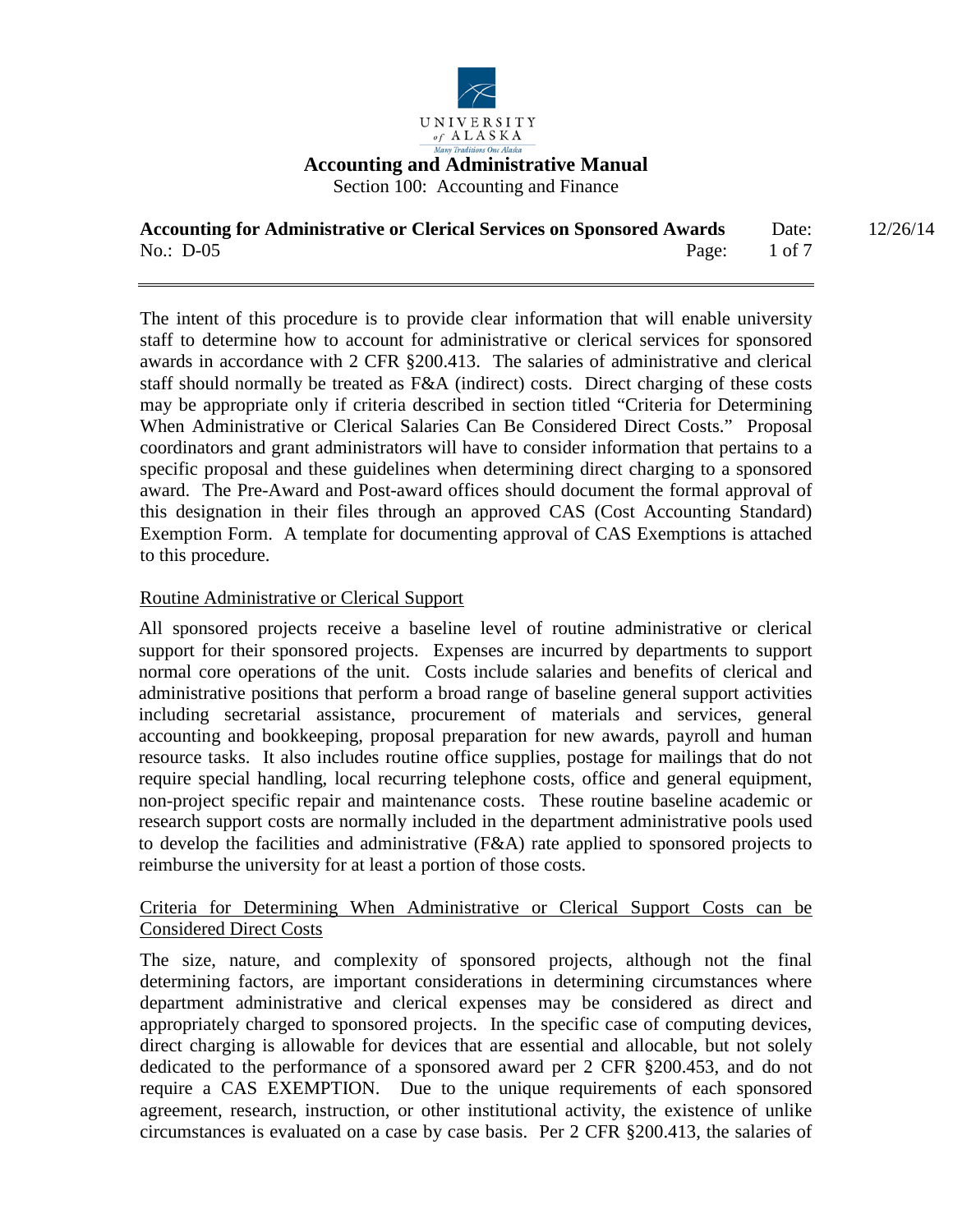

Section 100: Accounting and Finance

| <b>Accounting for Administrative or Clerical Services on Sponsored Awards</b> |       | Date:  | 12/26/14 |
|-------------------------------------------------------------------------------|-------|--------|----------|
| No.: $D-05$                                                                   | Page: | 2 of 7 |          |

administrative and clerical staff should normally be treated as indirect (F&A) costs. Direct charging of these costs may be appropriate only if all of the following conditions are met:

1. Administrative and clerical services are integral to a project or activity;

a. Integral means the services are essential, vital, or fundamental to the project or activity. Individuals that are classified as administrative or clerical are required to have a minimum of 25% FTE budgeted to sponsored project, or there are documented special circumstances to qualify as integral.

- 2. Individuals involved can be specifically identified with the project or activity;
- 3. Such costs are explicitly included in the budget or have the prior written approval of the sponsored awarding agency; and
- 4. The costs are not also recovered as indirect costs.

Units should complete the attached Request for Exemption to Direct Charge Costs Normally Treated as Indirect Costs form to designate the sponsored award as having allowable administrative or clerical services from their university Provost and Chief Financial Officer or authorized designees. The request must demonstrate that the proposal substantially satisfies the criteria and key factors listed above in order for administrative or clerical administrative support costs to be included in the project budget. The Provost and the Chief Financial Officer or authorized designees should consider all factors in their review and approval process and ensure that the criteria are consistently applied to all programs and projects submitted for review and approval. The approval must be received prior to proposal submission.

In order to identify those sponsored projects within the Banner system that have been designated CAS Exemption, the user defined data value of CAS EXEMPTION should be selected in the Banner Grant Maintenance Form, FRAGRNT, for all grants that have received an approved CAS Exemption form.

Accounting for Administrative Support Costs for Sponsored Awards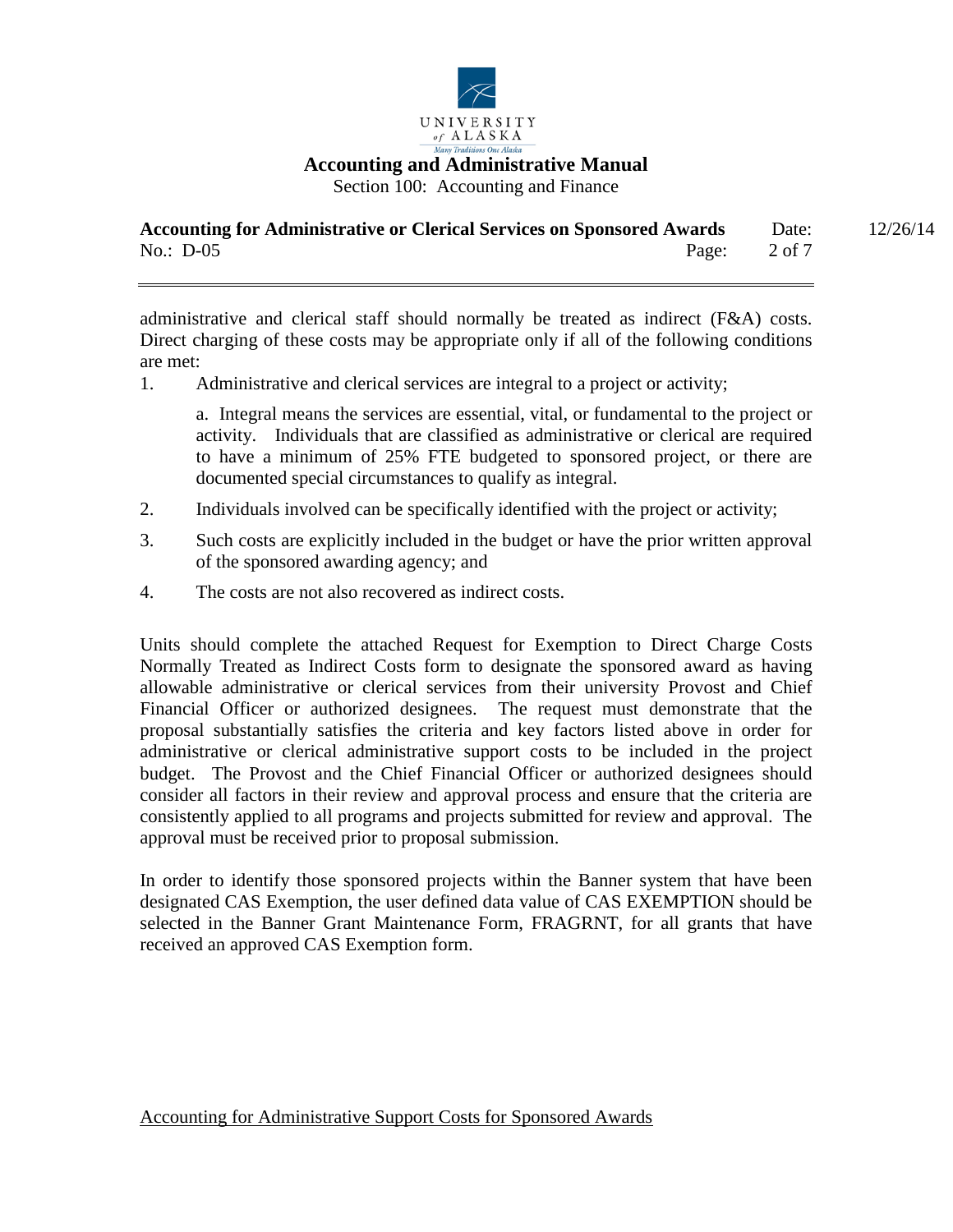

Section 100: Accounting and Finance

| <b>Accounting for Administrative or Clerical Services on Sponsored Awards</b> |       | Date:  | 12/26/14 |
|-------------------------------------------------------------------------------|-------|--------|----------|
| No.: $D-05$                                                                   | Page: | 3 of 7 |          |

Administrative or clerical services support costs that will be charged directly to a sponsored project because they meet the previous criteria are not considered routine department support costs and must be accounted for correctly to ensure that they are treated appropriately for management reporting purposes and future F&A rate development.

These costs are considered an integral part of the sponsored program activity costs. They are considered direct program support costs and should be accounted for using the same program code as the major activity. In addition, the F&A rate applied to the sponsored program's other direct costs will be applied to these direct expenses.

#### Example

An organized research project has received the CAS Exemption designation from the chief financial officer at the campus. In the proposal development process, include the support costs with the other organized research costs and apply the organized research F&A rate to the total research costs. The award document is received and the department prepares their budget forms to get a grant set up in Banner Finance. The program support costs must be accounted for using an organization code (org) with an organized research program code. In addition, the organized research rate should be used to recover F&A costs under the grant. The support costs are included with the other organized research costs under a single organized research org unless the department needs to segregate the costs for internal management purposes.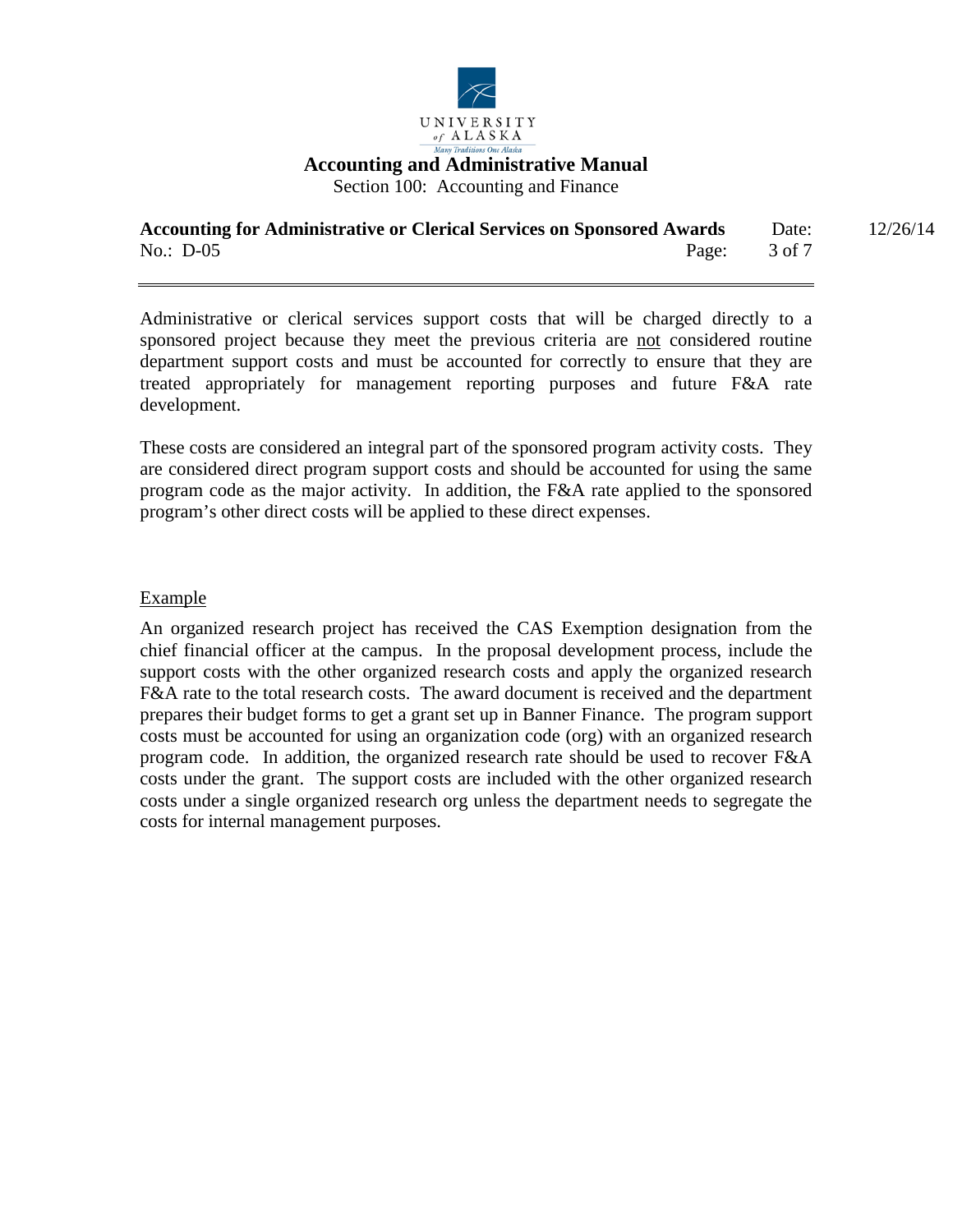

Section 100: Accounting and Finance

| <b>Accounting for Administrative or Clerical Services on Sponsored Awards</b> |                         | Date: | 12/26/14 |
|-------------------------------------------------------------------------------|-------------------------|-------|----------|
| No.: $D-05$                                                                   | Page: $4 \text{ of } 7$ |       |          |

## **University of Alaska Request for CAS Exemption to Direct Charge Costs Normally Treated as Indirect Costs**

**Proposal Number: Principal Investigator: Sponsoring Agency:**

**NOTE: CAS exemption is REQUIRED to direct charge administrative and clerical salaries and other administrative-type expenses to a sponsored project.** 

# **SECTION I. DIRECT CHARGING OF THESE COSTS MAY BE APPROPRIATE ONLY IF ALL THE FOLLOWING CONDITIONS ARE MET:**

*□* Administrative or clerical services are integral to a project or activity

Integral means the services are essential, vital, or fundamental to the project or activity. Individuals that are classified as administrative or clerical are required to have a minimum of 25% FTE budgeted to sponsored project, or there are documented special circumstances to qualify as integral.

- *□* Individuals involved can be specifically identified with the project or activity
- *□* Such costs are explicitly included in the budget or have the prior written approval of the sponsored awarding agency
- *□* The costs are not also recovered as indirect costs

**SECTION II. TYPES OF COSTS** (Check all boxes that apply, as applicable and complete information in Section III/IV)

- *□ Administrative and Clerical salaries*
- *□ Other Expenses*
	- □ **Postage** for mailings that do not require special handling (Project specific postage such as survey mailings do not require a CAS Exemption.).
	- □ **Local Telephone** (Project related long distance charges do not require a CAS exemption.)
	- □ **Office Supplies**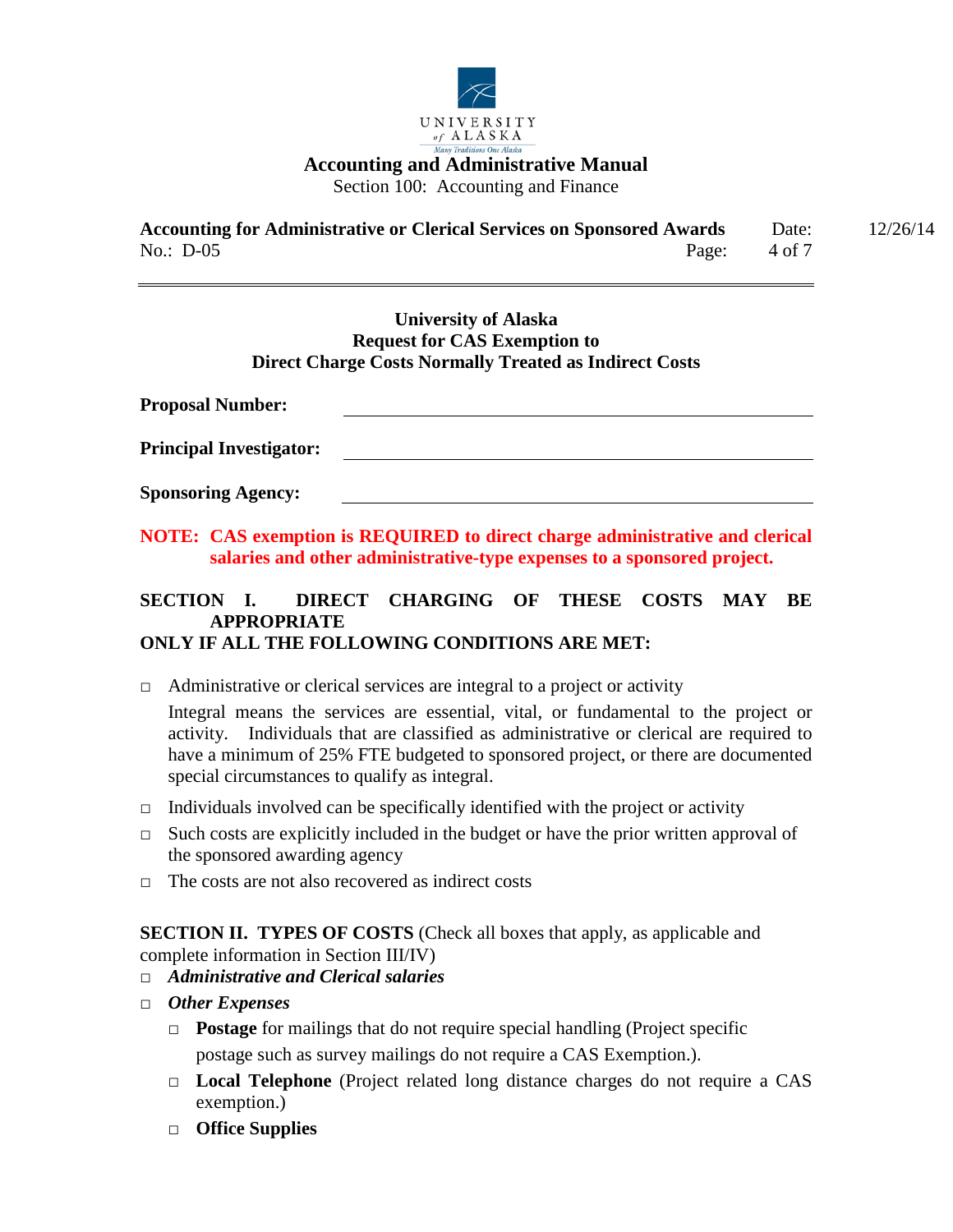

| <b>Accounting for Administrative or Clerical Services on Sponsored Awards</b> |       | Date:  | 12/26/14 |
|-------------------------------------------------------------------------------|-------|--------|----------|
| No.: $D-05$                                                                   | Page: | 5 of 7 |          |

- □ **General Purpose Software** (Project required technical computer software does not require a CAS exemption)
- □ **Memberships, Subscriptions, and Professional Activity Costs**

# **SECTION III. DESCRIPTION/EXPLANATION OF ADMINISTRATIVE & CLERICAL SALARIES**

- A. Provide FTE required for administrative & clerical duties and describe their responsibilities.
- B. Explain why the services provided to the project by the administrative/clerical staff are significantly greater than the routine level of such services provided by the research or academic unit support office, and integral to the project or activity.
- C. Are these costs explicitly described in proposed sponsoring agency budget, and budget narrative or have the prior written approval of the sponsoring agency? YES NO

## **SECTION IV. DESCRIPTION/EXPLANATION OF OTHER EXPENSES**

- A. For each item checked in section II, describe each item being requested, the quantity and amounts.
- B. Explain why such items are significantly greater than the routine level of such items provided by the research or academic support unit.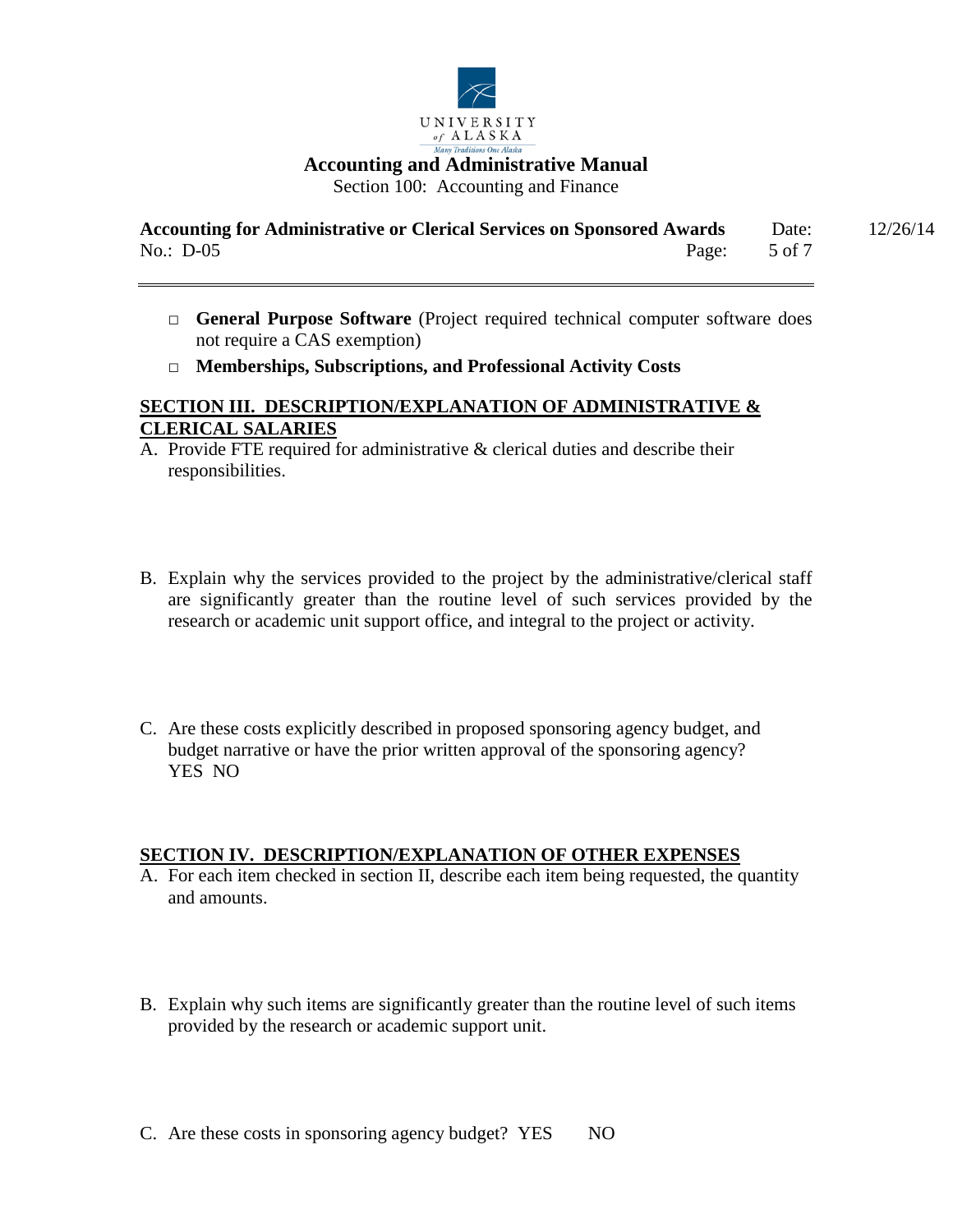

| <b>Accounting for Administrative or Clerical Services on Sponsored Awards</b> |       | Date:  | 12/26/14 |
|-------------------------------------------------------------------------------|-------|--------|----------|
| No.: $D-05$                                                                   | Page: | 6 of 7 |          |

# **SECTION V. REQUIRED ENDORSEMENTS**

| Principal Investigator's Signature           | Date |
|----------------------------------------------|------|
| Department Chair/Center Director's Signature | Date |
| College Dean's Signature                     | Date |
|                                              |      |
| Phone / Email:                               | Date |

**SECTION VI. REQUIRED APPROVALS Non-Federal awards (excludes Federal pass-through) do not require Statewide Controller approval.**

\_\_\_\_\_\_\_\_\_\_\_\_\_\_\_\_\_\_\_\_\_\_\_\_\_\_\_\_\_\_\_\_\_\_\_\_\_\_\_\_\_\_\_\_\_\_\_ \_\_\_\_\_\_\_\_\_\_\_\_\_\_\_\_\_\_

□ APPROVED □ DISAPPROVED

University Provost or Designee Date

□ APPROVED □ DISAPPROVED